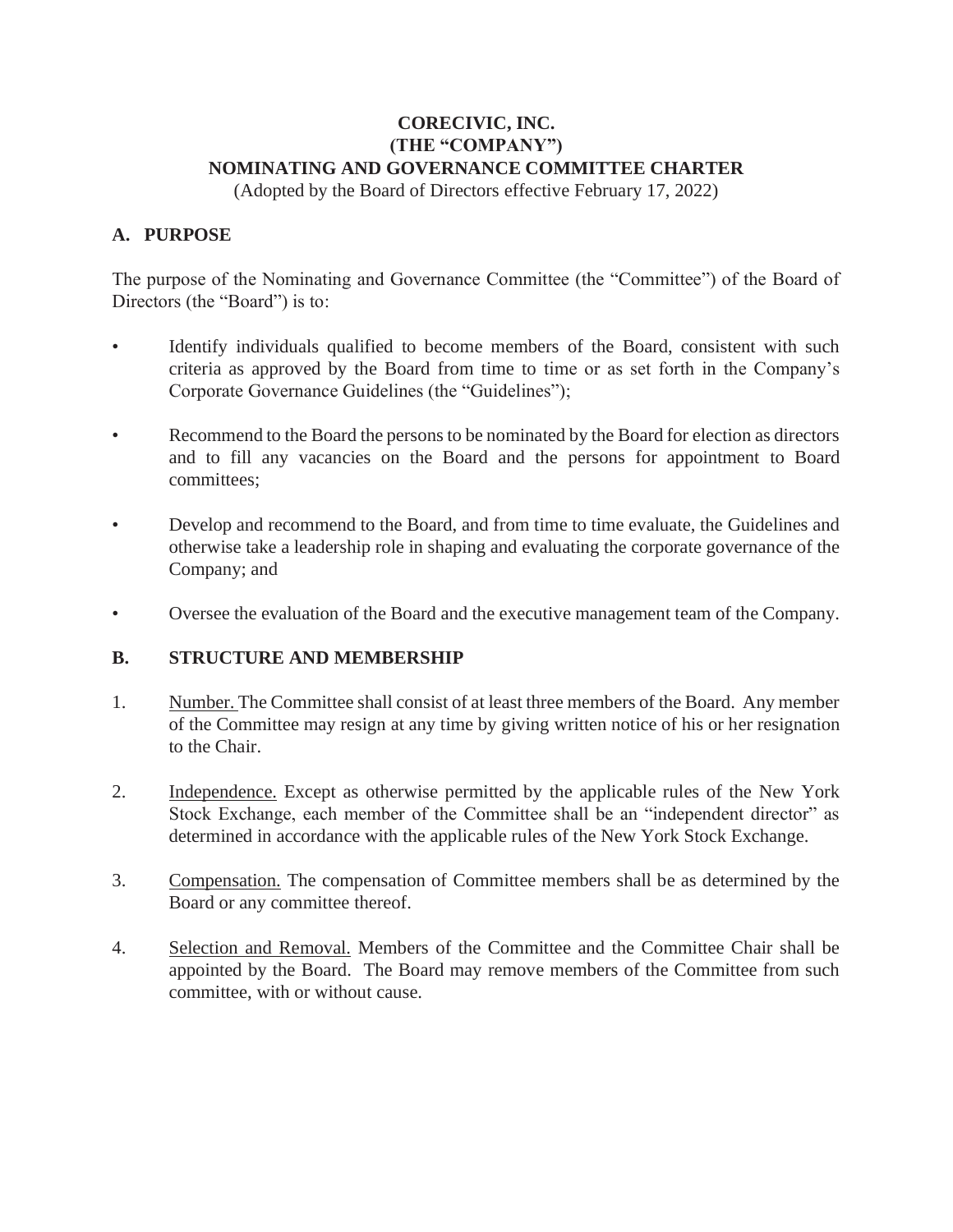# **C. AUTHORITY AND RESPONSIBILITIES**

# **General**

1. The Committee shall discharge its responsibilities and shall assess the information provided by the Company's management, in accordance with its business judgment.

## **Board and Committee Membership**

- 2. Selection of Director Nominees. Except where the Company is legally required by contract or otherwise to provide third parties with the ability to nominate directors, the Committee shall be responsible for (i) identifying and evaluating individuals qualified to become Board members, (ii) recommending, prior to any meeting where an election of directors is to be held, to the Board the persons to be nominated by the Board for election or reelection as directors, including any nominees submitted by stockholders in accordance with the provisions of the Company's Bylaws, as amended and restated from time to time (the "Bylaws") and (iii) recommending, after a vacancy has arisen or a director has submitted his or her resignation, to the Board the persons to be appointed to fill such vacancies.
- 3. Criteria for Selecting Directors. The Board's criteria for selecting directors are as set forth in the Guidelines. The Committee shall use such criteria and the principles set forth in such Guidelines to guide its director selection process. The Committee shall be responsible for reviewing with the Board, on at least an annual basis, (a) the organization of the Board in terms of Board procedures, size and membership, and (b) the composition of the Board in terms of independence, expertise, experience and special knowledge required for the effective discharge of the Board's responsibilities and recommend to the Board any changes the Committee believes appropriate or desirable.
- 4. Board Orientation. The Committee shall establish and oversee the Company's director orientation and continuing education programs and revise those programs as appropriate.
- 5. Majority Vote Withhold Policy. In accordance with the Company's Majority Withhold Vote policy, as set forth in the Guidelines, the Committee shall evaluate the appropriateness of continued Board membership of any director who, in an uncontested election, receives a greater number of votes "against" than votes "for" his or her election and make a recommendation to the Board as to the action, if any, it deems appropriate to be taken with respect to the voting results.
- 6. Search Firms. The Committee shall have the sole authority to retain and terminate any search firm to be used to identify director candidates, including sole authority to approve the search firm's fees and other retention terms. The Committee is empowered, without further action by the Board, to cause the Company to pay the compensation of any search firm engaged by the Committee.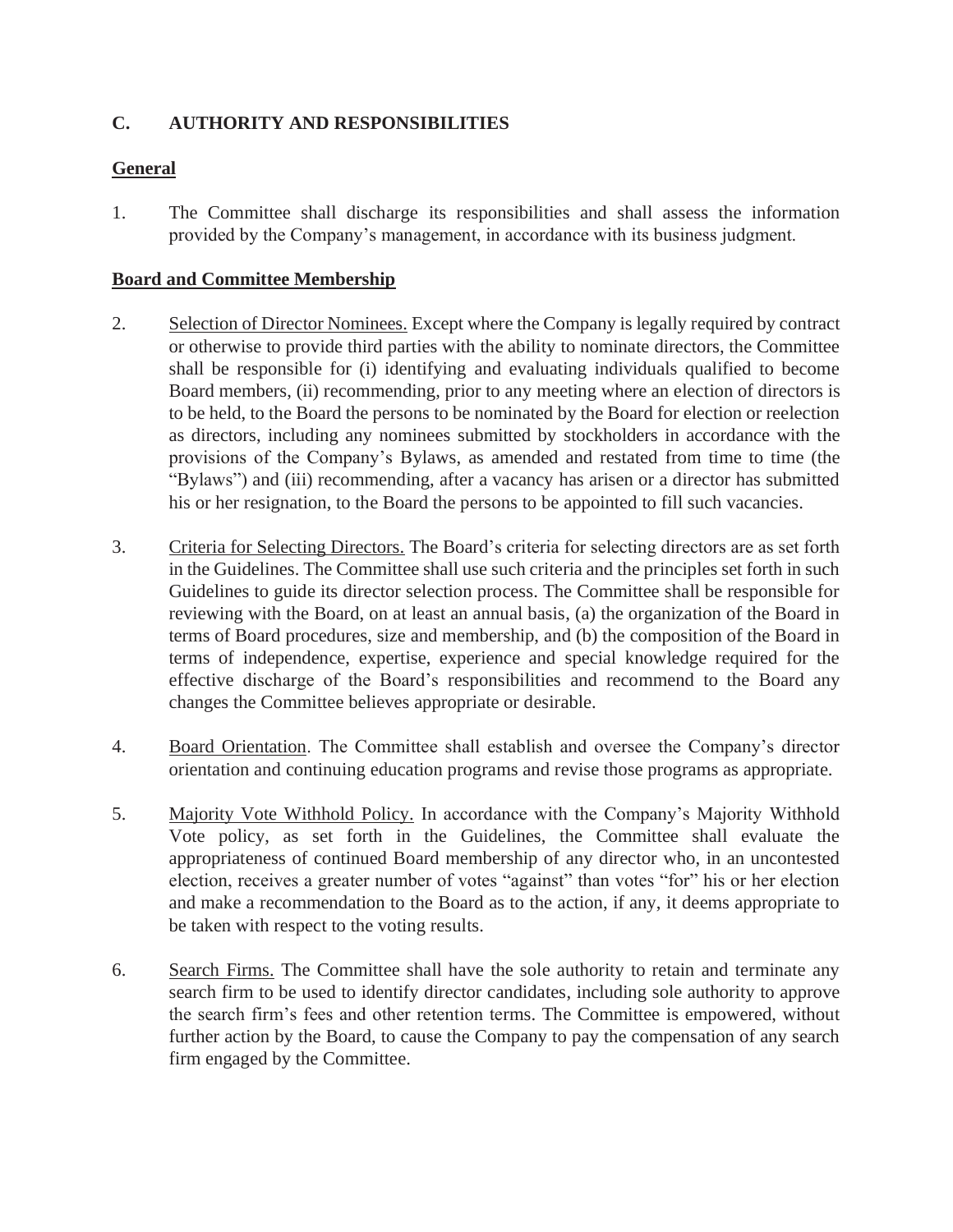- 7. Selection of Committee Members and Chairs. The Committee shall be responsible for reviewing with the Board, on at least an annual basis, the structure and membership of the Board committees, and will recommend to the Board any changes the Committee believes appropriate or desirable. In addition, the Committee shall be responsible for recommending to the Board the directors to be appointed to each committee of the Board as well a chair for each committee.
- 8. Report Regarding Committee Functions and Communications Between Security Holders and Boards of Directors. The Committee shall be responsible for the preparation of the disclosures required by Schedule 14A of the Securities Exchange Act of 1934, as amended, to be included in the Company's proxy statement relating to Committee functions and communications between the Company's stockholders and the Board. The Committee also shall be responsible for reviewing periodically, and at least on an annual basis, the Company's policies and procedures underlying such disclosures and, where the Committee deems it appropriate, recommending to the Board changes to such policies and procedures.

## **Corporate Governance**

- 9. Corporate Governance Guidelines. The Committee shall, from time to time as it deems appropriate, but not less than annually, review and reassess the adequacy of the Guidelines and recommend any proposed changes to the Board for approval.
- 10. Other Corporate Governance Matters. The Committee may make recommendations to the Board regarding governance matters, including, but not limited to, the Company's certificate of incorporation, Bylaws, and the charters of the Company's other committees.

#### **Evaluation of the Board; Succession Planning; Additional Powers**

- 11. Evaluation of the Board and Committees. The Committee shall be responsible for overseeing an annual self-evaluation of the Board to determine whether it and its committees are functioning effectively. The Committee shall determine the nature of the evaluation, supervise the conduct of the evaluation and be responsible for preparation of an assessment of the Board's performance, to be discussed with the Board.
- 12. Succession of Senior Executives. The Committee of the Board shall be responsible for working with the Chief Executive Officer, the Chairman, and the Compensation Committee to plan for Chief Executive Officer succession, as well as to develop plans for interim succession for the Chief Executive Officer in the event of an unexpected occurrence and to ensure that adequate succession plans are in place for other members of the Company's executive management and other key personnel within the Company. Succession planning may be reviewed more frequently by the Committee as it deems warranted.